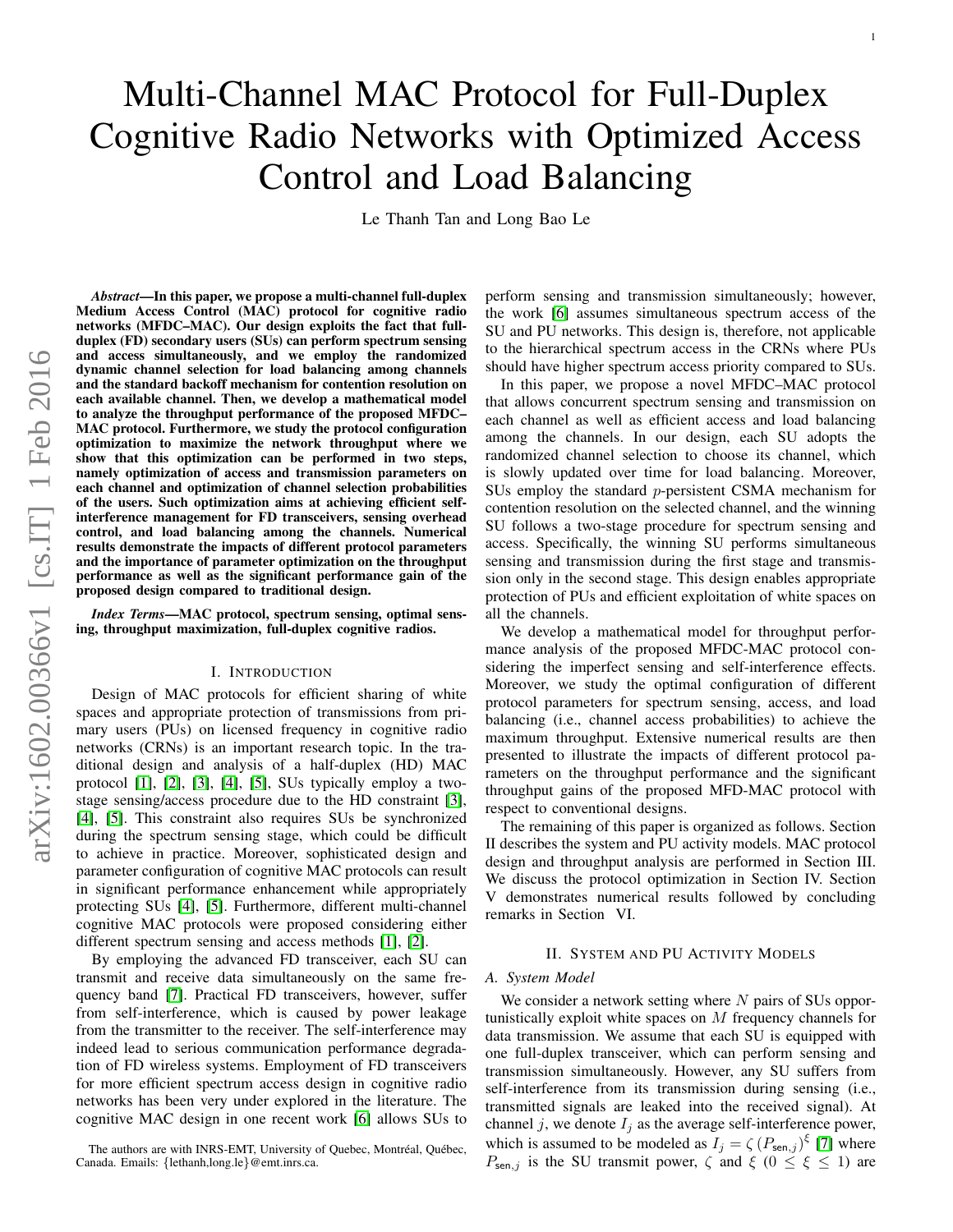

<span id="page-1-0"></span>Fig. 1. Timing diagram of the proposed full-duplex MAC protocol.

predetermined coefficients which capture the self-interference cancellation quality. We design an asynchronous MAC protocol where no synchronization is required between SUs and PUs as well as among SUs. We assume that different pairs of SUs can overhear transmissions from the others (i.e., a collocated network). In the following, we refer to pair  $i$  of SUs simply as SU  $i$ .

### <span id="page-1-1"></span>*B. Primary User Activity*

We assume that the PU's idle/busy status follows two independent and identical distribution processes. In particular, each channel is available and busy for the secondary access if the PU is in the idle and busy states, respectively. Let  $\mathcal{H}_0$ and  $\mathcal{H}_1$  denote the events that the PU is idle and active, respectively. To protect the PU, we assume that SUs must stop their transmission and evacuate from the channel within the maximum delay of  $T_{\text{eva}}$ , which is referred to as channel evacuation time.

Let  $\tau_{\text{ac}}^j$  and  $\tau_{\text{id}}^j$  denote the random variables which represent the durations of channel active and idle states on channel j, respectively. We assume that  $\tau_{ac}^{j}$  and  $\tau_{id}^{j}$  are larger than  $T_{\text{eva}}$  with high probability. We denote probability density functions of  $\tau_{ac}^j$  and  $\tau_{bd}^j$  as  $f_{\tau_{ac}^j}(t)$  and  $f_{\tau_{bd}^j}(t)$ , respectively. In id addition, let  $\mathcal{P}\left(\mathcal{H}_0^j\right) = \frac{\bar{\tau}_{\text{id}}^j}{\bar{\tau}_{\text{id}}^j + \bar{\tau}_{\text{sc}}^j}$  and  $\mathcal{P}\left(\mathcal{H}_1^j\right) = 1 - \mathcal{P}\left(\mathcal{H}_0^j\right)$ present the probabilities that the channel is available and busy, respectively.

# III. MULTI-CHANNEL FULL-DUPLEX COGNITIVE MAC PROTOCOL

In this section, we describe our proposed MFDC-MAC protocol and conduct its throughput analysis considering imperfect sensing and self-interference of the FD transceiver.

## *A. MFDC–MAC Protocol Design*

In our MFDC-MAC protocol, each SU randomly selects one channel by using a randomized channel selection mechanism where channel j is selected with probability  $p_j^{\text{sec}}$ . In this paper,

we consider the general heterogeneous scenario where the statistical parameters  $\tau_{ac}^{j}$  and  $\tau_{id}^{j}$  of different channel j can be different. This channel selection is repeated once after a predetermined long period, which is an order of magnitude larger than the average contention/access time to transmit one data frame (packet) on each channel (e.g., every  $\mathcal{K}_{\text{max}}$  data frames).

After channel selection, each SU employs the following single-channel contention, spectrum sensing, and transmission to exploit the white space. Specifically, SUs choosing the same channel  $j$  is assumed to employ the p-persistent CSMA principle [\[9\]](#page-6-7) for contention resolution where each SU attempts to capture the channel with a probability  $p$  after the channel is sensed to be idle during the standard DIFS interval (DCF Interframe Space). If a particular SU decides not to transmit (with probability of  $1 - p$ ), it will carrier sense the channel and attempt to transmit again in the next slot with probability  $p$ .

To complete the reservation, the four-way handshake with Request-to-Send/Clear-to-Send (RTS/CST) exchanges [\[9\]](#page-6-7) is employed to reserve the available channel for transmission in the next phase. After each successful transmission of duration  $T_i$ , an acknowledgment (ACK) from the SU's receiver is transmitted to its corresponding transmitter to notify the successful reception of a packet. Furthermore, the standard small interval, namely SIFS (Short Interframe Space), is used before the transmissions of CTS, ACK, and data frame as in the standard 802.11 MAC protocol [\[9\]](#page-6-7).

Then, the data phase after the channel contention phase comprises two stages where the winning SU performs concurrent sensing and transmission in the first stage with duration  $T_{S,j}$  (called FD sensing stage) and transmission only in the second stage with duration  $T_j - T_{S,j}$  (called transmission stage). Here, the SU exploits the FD communication capability of its transceiver to realize concurrent sensing and transmission the first stage where the sensing outcome at the end of this stage (i.e., an idle or active channel status) determines its further actions as described in the following. If the sensing outcome indicates an available channel then the SU transmits data in the second stage; otherwise, it remains silent for the remaining period of the data phase with duration  $T_j - T_{S,j}$ .

We assume that the duration of the SU's data phase  $T_i$ is smaller than the channel evacuation time  $T_{\text{eva}}$  so timely evacuation from the busy channel can be realized. Therefore, our design allows to protect the PU with evacuation delay at most  $T_i$  if the carrier sensing before the contention phase and the spectrum sensing in the data phase are perfect. Furthermore, we assume that the SU transmits at power levels  $P_{\text{sen},j}$  and  $P_{\text{dat}}$  during the FD sensing and transmission stages, respectively where the transmit power  $P_{\text{sen},j}$  will be chosen to effectively mitigate the self-interference and achieve good sensing-throughput tradeoff. The timing diagram of the proposed MFDC–MAC protocol is illustrated in Fig. [1.](#page-1-0)

## *B. Throughput Analysis*

We now analyze the saturation throughput. Recall that for each channel  $j$ , the PU is active and idle with the corresponding pdfs of  $\tau_{\text{ac}}^j$  and  $\tau_{\text{id}}^j$  are  $f_{\tau_{\text{ac}}^j}(\tau_{\text{ac}}^j)$  and  $f_{\tau_{\text{id}}^j}(\tau_{\text{id}}^j)$ . Moreover, we assume that the received PU's signal power at the SU's receiver for channel j is  $P_p^j$ . The throughput is a function of following parameters: probability of transmission  $p$ , sensing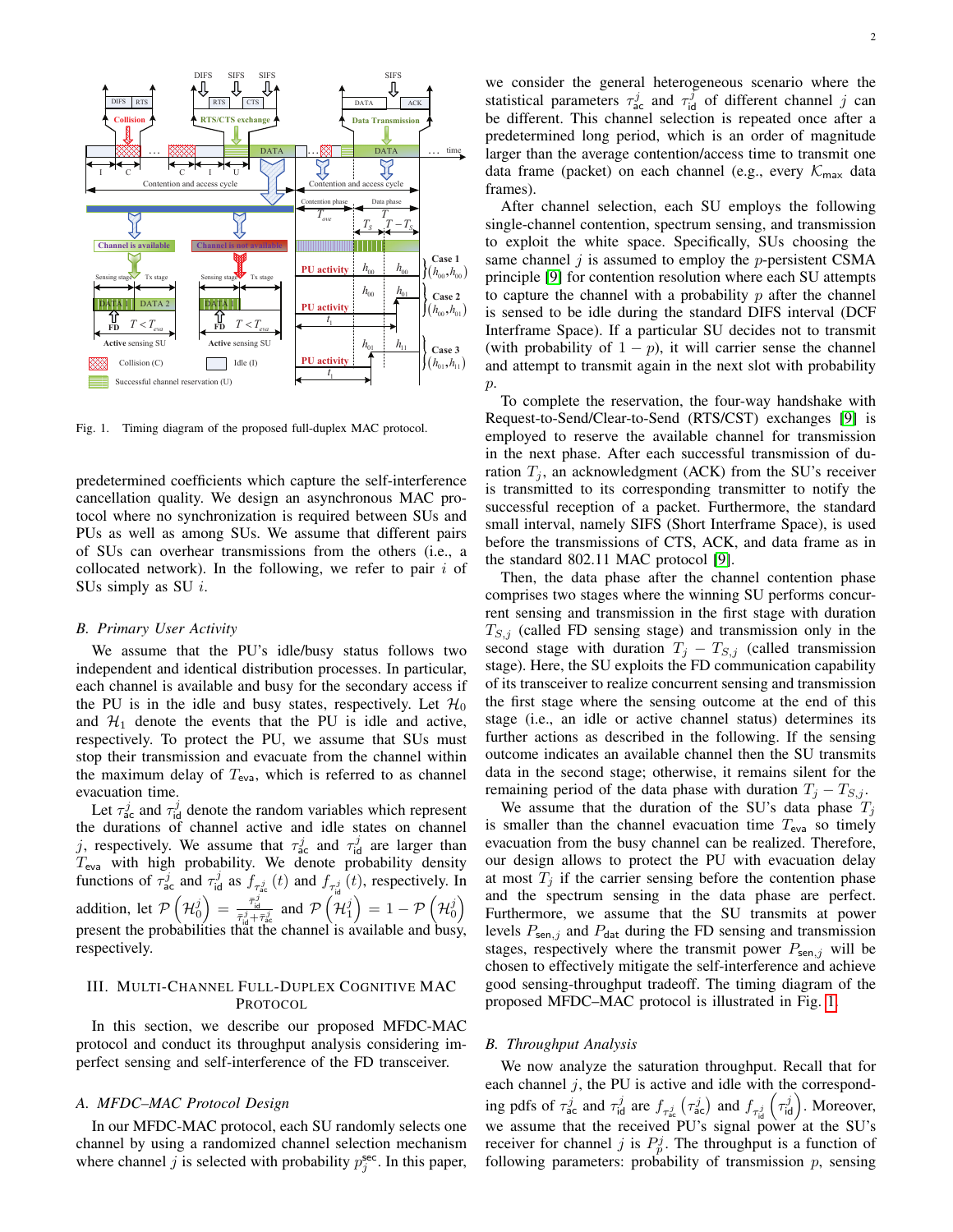time  $T_{S,j}$ , frame length  $T_j$ , and SU transmit power  $P_{\text{sen},j}$ for each channel  $j$ . For brevity, we ignore the dependence of throughput on p and  $T_i$  in the following.

To calculate the throughput of the MFDC–MAC protocol, denoted as  $\mathcal{NT}$ , we consider all possible cases where each case is represented by the corresponding sets of users selecting different channels (each set of users is for one channel). We now define the set  $\Omega =$  $\{\omega_k = \{n_{k,1}, \dots, n_{k,j}, \dots, n_{k,M}\}: \sum_{j=1}^{M} n_{k,j} = N\}$  where its k-th element  $\omega_k$  has its components  $n_{k,j}$  representing the number of users who select channel  $j$ . The probability for the set  $\omega_k$  is  $\prod_{j=1}^M (p_j^{\text{sec}})^{n_{k,j}}$ . Then, the network throughput can be expressed as

<span id="page-2-3"></span>
$$
\mathcal{NT}\left(\vec{\mathcal{P}}^{\text{sec}}, \vec{T}_S, \vec{P}_{\text{sen}}\right) = \sum_{k=1}^{|\Omega|} \binom{N}{\{n_{k,j}\}} \prod_{j=1}^{M} \left(p_j^{\text{sec}}\right)^{n_{k,j}}
$$

$$
\sum_{j=1}^{M} \mathcal{NT}_j \left(T_{S,j}, P_{\text{sen},j} | n_{k,j}\right) \mathcal{I}\left(n_{k,j} > 0\right), \tag{1}
$$

where  $\mathcal{NT}_j(T_{S,j}, P_{\text{sen},j} | n_{k,j}) \mathcal{I}(n_{k,j} > 0)$  represents the throughput contributed by channel j given that  $n_{k,j}$  users select this channel; and  $\mathcal{I}(\cdot)$  denotes the indicator function. Moreover,  $\begin{pmatrix} N \\ \{n_{k,j}\} \end{pmatrix}$ N  $\setminus$ is the multinomial coefficient which is defined as  $\begin{pmatrix} N \\ n \end{pmatrix}$  ${n_{k,j}}$  $\setminus$ =  $\binom{N}{n_{k,1}, n_{k,2}, \ldots, n_{k,M}} =$ 

 $\frac{N}{n_{k,1}!n_{k,2}!...n_{k,M}!}.$ Furthermore, the throughput of channel  $j$  $\mathcal{NT}_i(T_{S,i}, P_{\mathsf{sen},i} | n_{k,j})$  can be calculated as

$$
\mathcal{NT}_j(T_{S,j}, P_{\mathsf{sen},j} | n_{k,j}) = \frac{B_j}{T_{\mathsf{ove},j} + T_j}.\tag{2}
$$

where  $T_{\text{ove},j}$  represents the time overhead required for one successful channel reservation on channel  $j$  (i.e., successful RTS/CTS exchanges),  $B_i$  (bits/Hz) denotes the average number of bits transmitted per one unit of system bandwidth for one contention/access  $(CA)$  cycle on channel j. To complete the throughput analysis, we derive the quantities  $T_{\text{ove},j}$  and  $B_j$ , which are conducted in the following.

*1) Derivation of*  $T_{\text{ove},j}$ : The average time overhead for one successful channel reservation can be written as

<span id="page-2-0"></span>
$$
T_{\text{ove},j} = \overline{T}_{\text{cont},j} + 2SIFS + 2PD + ACK,\tag{3}
$$

where  $ACK$  is the length of an ACK message,  $SIFS$  is the length of a short interframe space, and  $PD$  is the propagation delay where  $PD$  is usually small compared to the slot size  $\sigma$ , and  $\overline{T}_{\text{cont},j}$  denotes the average time overhead due to idle periods, collisions, and successful transmissions of RTS/CTS messages in one CA cycle. To calculate  $\overline{T}_{\text{cont},j}$ , we define some further parameters as follows. Denote  $T_{\text{coll}}$  as the duration of the collision and  $T<sub>succ</sub>$  as the required time for successful RTS/CTS transmission. These quantities can be calculated as follows [\[9\]](#page-6-7):

$$
\begin{cases}\nT_{succ} = DIFS + RTS + SIFS + CTS + 2PD \\
T_{coll} = DIFS + RTS + PD,\n\end{cases} \tag{4}
$$

where  $DIFS$  is the length of a distributed interframe space, RTS and CTS denote the lengths of the RTS and CTS messages, respectively.

As being shown in Fig. [1,](#page-1-0) there can be several idle periods and collisions before one successful channel reservation. Let  $T_{\text{idle},j}^{i}$  denote the *i*-th idle duration between two consecutive RTS/CTS exchanges on channel  $j$ , which can be collisions or successful exchanges. Then,  $T_{\text{idle}}^i$  can be calculated based on its probability mass function (pmf), which is derived as follows. In the following, all relevant quantities are defined in terms of the number of time slots. With  $n_{k,j}$  SUs joining the contention resolution on channel j, let  $\mathcal{P}_{succ,j}$ ,  $\mathcal{P}_{coll,j}$  and  $P_{\text{idle},j}$  denote the probabilities that a particular generic slot corresponds to a successful transmission, a collision, and an idle slot, respectively. These probabilities can be calculated as follows:

$$
\mathcal{P}_{\text{succ},j} = n_{k,j} p (1-p)^{n_{k,j}-1} \tag{5}
$$

$$
\mathcal{P}_{\text{idle},j} = (1-p)^{n_{k,j}} \tag{6}
$$

$$
\mathcal{P}_{\text{coll},j} = 1 - \mathcal{P}_{\text{succ},j} - \mathcal{P}_{\text{idle},j}, \tag{7}
$$

where  $p$  is the transmission probability of an SU in a generic slot. In general, the interval  $T_{\text{cont},j}$ , whose average value is  $T_{\text{cont},j}$  given in [\(3\)](#page-2-0), consists of several intervals corresponding to idle periods, collisions, and one successful RTS/CTS transmission. Hence, this quantity can be expressed as

$$
T_{\text{cont},j} = \sum_{i=1}^{N_{\text{coll},j}} (T_{\text{coll}} + T_{\text{idle},j}^i) + T_{\text{idle},j}^{N_{\text{coll},j}+1} + T_{\text{succ}}, \tag{8}
$$

where  $N_{\text{coll},j}$  is the number of collisions before the successful RTS/CTS exchange on channel j and  $N_{\text{coll},j}$  is a geometric random variable (RV) with parameter  $1-\mathcal{P}_{\text{coll},j}/\mathcal{P}_{\text{idle},j}$  where  $\overline{\mathcal{P}}_{\text{idle},j} = 1 - \mathcal{P}_{\text{idle},j}$ . Therefore, its pmf can be expressed as

<span id="page-2-1"></span>
$$
f_X^{\mathcal{N}_{\text{coll},j}}\left(x\right) = \left(\frac{\mathcal{P}_{\text{coll},j}}{\overline{\mathcal{P}}_{\text{idle},j}}\right)^x \left(1 - \frac{\mathcal{P}_{\text{coll},j}}{\overline{\mathcal{P}}_{\text{idle},j}}\right), \ x = 0, 1, 2, \dots \tag{9}
$$

Also,  $T_{idle,j}$  represents the number of consecutive idle slots on channel  $j$ , which is also a geometric RV with parameter  $1 - P_{idle,j}$  with the following pmf

<span id="page-2-2"></span>
$$
f_X^{T_{\text{idle},j}}(x) = (\mathcal{P}_{\text{idle},j})^x (1 - \mathcal{P}_{\text{idle},j}), \ x = 0, 1, 2, \dots \quad (10)
$$

Therefore,  $\overline{T}_{\text{cont},j}$  (the average value of  $T_{\text{cont},j}$ ) can be written as follows [\[9\]](#page-6-7):

$$
\overline{T}_{\text{cont},j} = \overline{N}_{\text{coll},j} T_{\text{coll}} + \overline{T}_{\text{idle},j} \left( \overline{N}_{\text{coll},j} + 1 \right) + T_{\text{succ}}, \quad (11)
$$

where  $\overline{T}_{\text{idle},j}$  and  $\overline{N}_{\text{coll},j}$  can be calculated as

$$
\overline{T}_{\text{idle},j} = \frac{(1-p)^{n_{k,j}}}{1 - (1-p)^{n_{k,j}}}
$$
(12)

$$
\overline{N}_{\text{coll},j} = \frac{1 - (1 - p)^{n_{k,j}}}{n_{k,j}p(1 - p)^{n_{k,j} - 1}} - 1.
$$
 (13)

These expressions are obtained by using the pmfs of the corresponding RVs given in [\(9\)](#page-2-1) and [\(10\)](#page-2-2), respectively [\[9\]](#page-6-7).

*2) Derivation of*  $B_i$ : To calculate  $B_i$ , we consider all possible cases that capture the activities of SUs and status changes of the PU in the data phase of duration  $T_i$ . Because the PU's activity is not synchronized with the SU's transmission, the PU can change its active/inactive status any time. We assume that there can be at most one transition between the idle and active states of the PU during the interval  $T_j$ . This is consistent with the assumption on the slow status changes of the PU as described in Section [II-B](#page-1-1) since  $T_j < T_{\text{eva}}$ . Furthermore, we assume that the carrier sensing of the MFDC-MAC protocol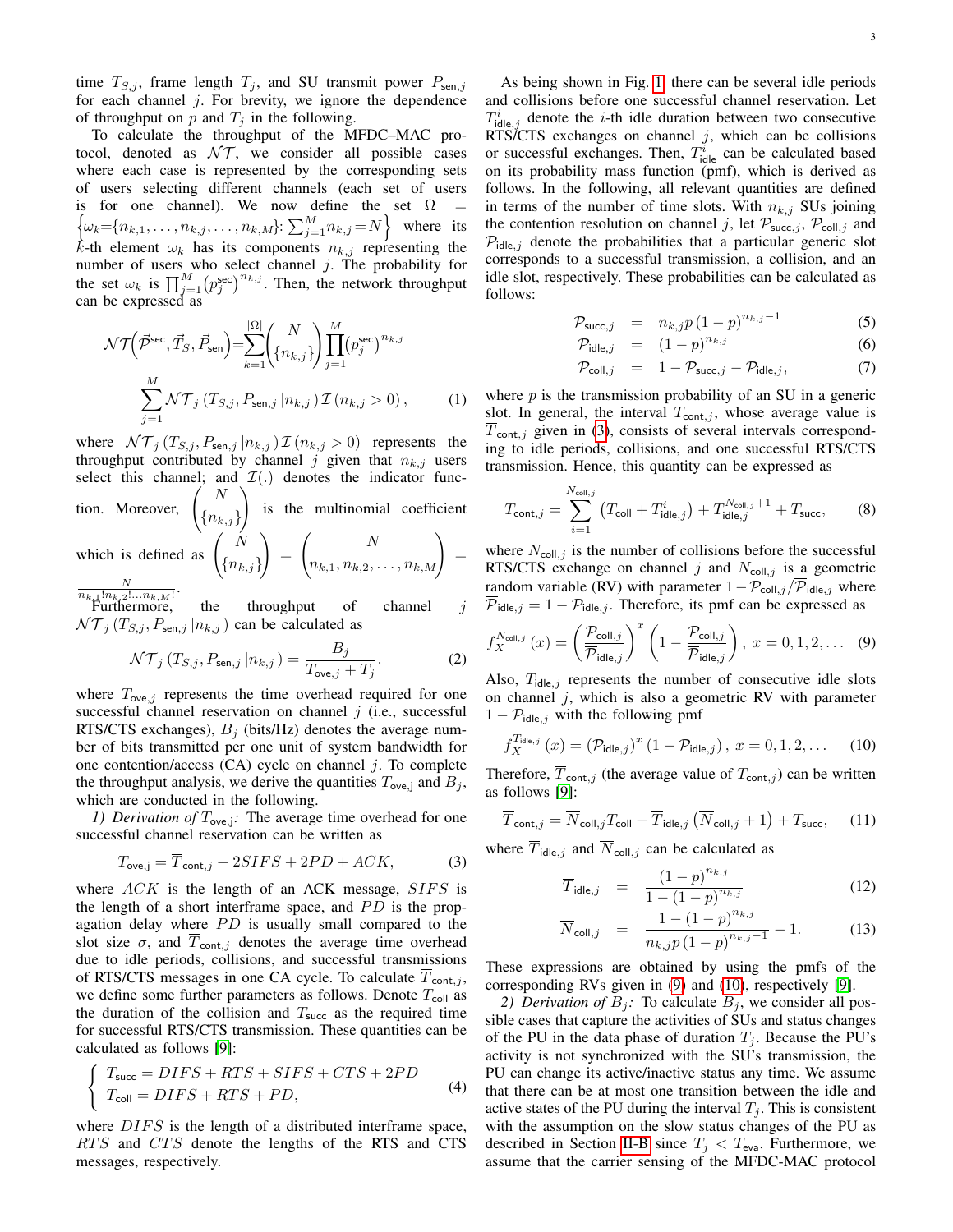is perfect; therefore, the PU is idle at the beginning of the data phase. Note that the PU may change its status during the SU's sensing or access stage, which requires us to consider different possible events in the data phase.

We use  $h_{kl}$   $(k, l \in \{0, 1\})$  to represent events capturing status changes of the PU in the FD sensing stage and transmission stage where  $i = 0$  and  $i = 1$  represent the idle and active states of the PU, respectively. For example, if the PU is idle during the FD sensing stage and becomes active during the transmission stage, then we represent this event as  $(h_{00}, h_{01})$  where sub-events  $h_{00}$  and  $h_{01}$  represent the status changes in the FD sensing and transmission stages, respectively. Moreover, if the PU changes from the idle to the active state during the FD sensing stage and remains active in the remaining of the data phase, then we represent this event as  $(h_{01}, h_{11})$ 

It can be verified that we must consider the following three cases with the corresponding status changes of the PU during the FDC-MAC data phase to analyze  $B_i$ .

- Case 1: The PU is idle for the whole FDC-MAC data phase (i.e., there is no PU's signal in both FD sensing and transmission stages) and we denote this event as  $(h_{00}, h_{00})$ . The average number of bits (in bits/Hz) transmitted during the data phase in this case is denoted as  $B_{i,1}$ .
- Case 2: The PU is idle during the FD sensing stage but the PU changes from the idle to the active status in the transmission stage. We denote the event corresponding to this case as  $(h_{00}, h_{01})$  where  $h_{00}$  and  $h_{01}$  capture the subevents in the FD sensing and transmission stages, respectively. The average number of bits (in bits/Hz) transmitted during the data phase in this case is represented by  $B_{i,2}$ .
- Case 3: The PU is first idle then becomes active during the FD sensing stage and it remains active during the whole transmission stage. Similarly we denote this event as  $(h_{01}, h_{11})$  and the average number of bits (in bits/Hz) transmitted during the data phase in this case is denoted as  $B_{j,3}$ .

Then, we can calculate  $\mathcal{B}_j$  as follows:

$$
B_j = B_{j,1} + B_{j,2} + B_{j,3}.
$$
 (14)

Theoretical derivation for  $B_{j,1}$ ,  $B_{j,2}$ , and  $B_{j,3}$  is given in the online technical report [\[8\]](#page-6-8) due to the space constraint.

# IV. MFDC–MAC PROTOCOL CONFIGURATION FOR THROUGHPUT MAXIMIZATION

In this section, we study the optimal configuration of the proposed MFDC–MAC protocol to achieve the maximum secondary throughput while satisfactorily protecting the PU.

### *A. Problem Formulation*

We are interested in determining suitable configuration for  $\vec{\mathcal{P}}^{\text{sec}}$ ,  $\vec{T}_S$ , and  $\vec{P}_{\text{sen}}$  to maximize the secondary throughput,  $\mathcal{NT}$   $(\vec{P}^{\text{sec}}, \vec{T}_S, \vec{P}_{\text{sen}})$ . Suppose that the PU requires that the average detection probability be at least  $\overline{\mathcal{P}}_{a}^{j}$  $d_d$ . Then, the throughput maximization problem can be stated as follows: P1:

$$
\max_{p,\vec{\mathcal{P}}^{\text{sec}},\vec{T}_S,\vec{P}_{\text{sen}}} \mathcal{N}\mathcal{T}\left(\vec{\mathcal{P}}^{\text{sec}},\vec{T}_S,\vec{P}_{\text{sen}}\right)
$$
\n
$$
\text{s.t. } \hat{\mathcal{P}}_d^j\left(\varepsilon^j, T_{S,j}\right) \ge \overline{\mathcal{P}}_d^j, \quad 0 \le P_{\text{sen},j} \le P_{\text{max}},
$$
\n
$$
0 \le T_{S,j} \le T_j, \quad 0 \le p_j^{\text{sec}} \le 1, \quad \sum_{j=1}^M p_j^{\text{sec}} = 1
$$
\n
$$
(15)
$$

where  $p_j^{\text{sec}}$  is the probability of channel selection ( $\vec{\mathcal{P}}^{\text{sec}}$  =  $\{p_j^{\text{sec}}\}\)$ ,  $P_{\text{sen},j}$  is the SU's transmit power on channel j and  $P_{\text{max}}$  is the maximum power for SUs, and  $T_{S,j}$  is upper bounded by  $T_j$ . In fact, the first constraint on  $\hat{\mathcal{P}}_d^j$   $(\varepsilon^j, T_{S,j})$  implies that the spectrum sensing should be sufficiently reliable to protect the PU. Moreover, the SU's transmit power  $P_{\text{sen},j}$ must be appropriately set to achieve good tradeoff between the network throughput and self-interference mitigation.

To solve problem [\(15\)](#page-3-0), we propose the two-step approach where we solve the following two subproblems **P2** and **P3** in the two steps, respectively. In the first stage, we optimize the parameters for each individual channel j and  $n_{k,j}$  contending SUs on this channel to achieve maximum throughput of each channel j, i.e.,  $\mathcal{NT}_j(T_{S,j}, P_{\mathsf{sen},j} | n_{k,j})$ . This problem can be presented as P2:

$$
\max_{T_{S,j}, P_{\text{sen},j}} \mathcal{NT}_j(T_{S,j}, P_{\text{sen},j} | n_{k,j})
$$
\ns.t.  $\hat{\mathcal{P}}_d^j(\varepsilon^j, T_{S,j}) \ge \overline{\mathcal{P}}_d^j, \quad 0 \le P_{\text{sen},j} \le P_{\text{max}},$  (16)  
\n $0 \le T_{S,j} \le T_j$ 

After solving problem **P2** with optimal results  $\mathcal{NT}_j^*\left(T^*_{S,j}(n_{k,j}), \hat{P}^*_{\mathsf{sen},j}(n_{k,j})\right)$  for all channels j and possible cases with different  $n_{k,j}$  contending SUs. Then, the network throughput with given  $\vec{T}_S^*, \vec{P}_{\text{gen}}^*$  only depends on the channel selection probabilities in  $\vec{P}^{sec}$ . Problem P3 maximizes the throughput with respect to  $\vec{\mathcal{P}}^{\text{sec}}$  as P3:

$$
\max_{\vec{\mathcal{P}}^{\text{sec}}} \mathcal{NT}\left(\vec{\mathcal{P}}^{\text{sec}}\right) \text{s.t.} \quad 0 \le p_j^{\text{sec}} \le 1 \quad \sum_{j=1}^{M} p_j^{\text{sec}} = 1.
$$
\n(17)

Here,  $\mathcal{NT}\left(\vec{\mathcal{P}}^{\text{sec}}\right)$  can be written as

$$
\mathcal{NT}\left(\vec{\mathcal{P}}^{\text{sec}}\right) = \sum_{k=1}^{|\Omega|} \prod_{j=1}^{M} \left(p_j^{\text{sec}}\right)^{n_{k,j}} \mathcal{B}\left(\{n_{k,j}\}\right) \tag{18}
$$

where

<span id="page-3-0"></span> $p,$ 

<span id="page-3-1"></span>
$$
\mathcal{B}\left(\omega_{k}\right) = \mathcal{B}\left(\left\{n_{k,j}\right\}\right) = \left(\begin{array}{c} N \\ \left\{n_{k,j}\right\} \end{array}\right) \sum_{j=1}^{M} \mathcal{I}\left(n_{k,j} > 0\right) \times \mathcal{NT}_{j}^{*}\left(T_{S,j}^{*}\left(n_{k,j}\right), P_{\text{sen},j}^{*}\left(n_{k,j}\right) | n_{k,j}\right). (19)
$$

Due to the decomposed structure of the throughput expression  $NT(\vec{P}^{sec}, \vec{T}_S, \vec{P}_{sen})$  in [\(1\)](#page-2-3), it can be seen that the proposed two-step approach does not loose optimality.

#### *B. Configuration for MFDC–MAC Protocol*

*1) Configuration for Sensing and Access Stages:* We will solve problem **P2** in the following. In the following analysis, we assume the exponential distribution for  $\tau_{ac}^j$  and  $\tau_{id}^j$  where  $\bar{\tau}_{ac}^{j}$  and  $\bar{\tau}_{id}$  denote the corresponding average values of these active and idle intervals on channel j. Specifically, let  $f_{\tau_{\mathbf{x}}^{j}}(t)$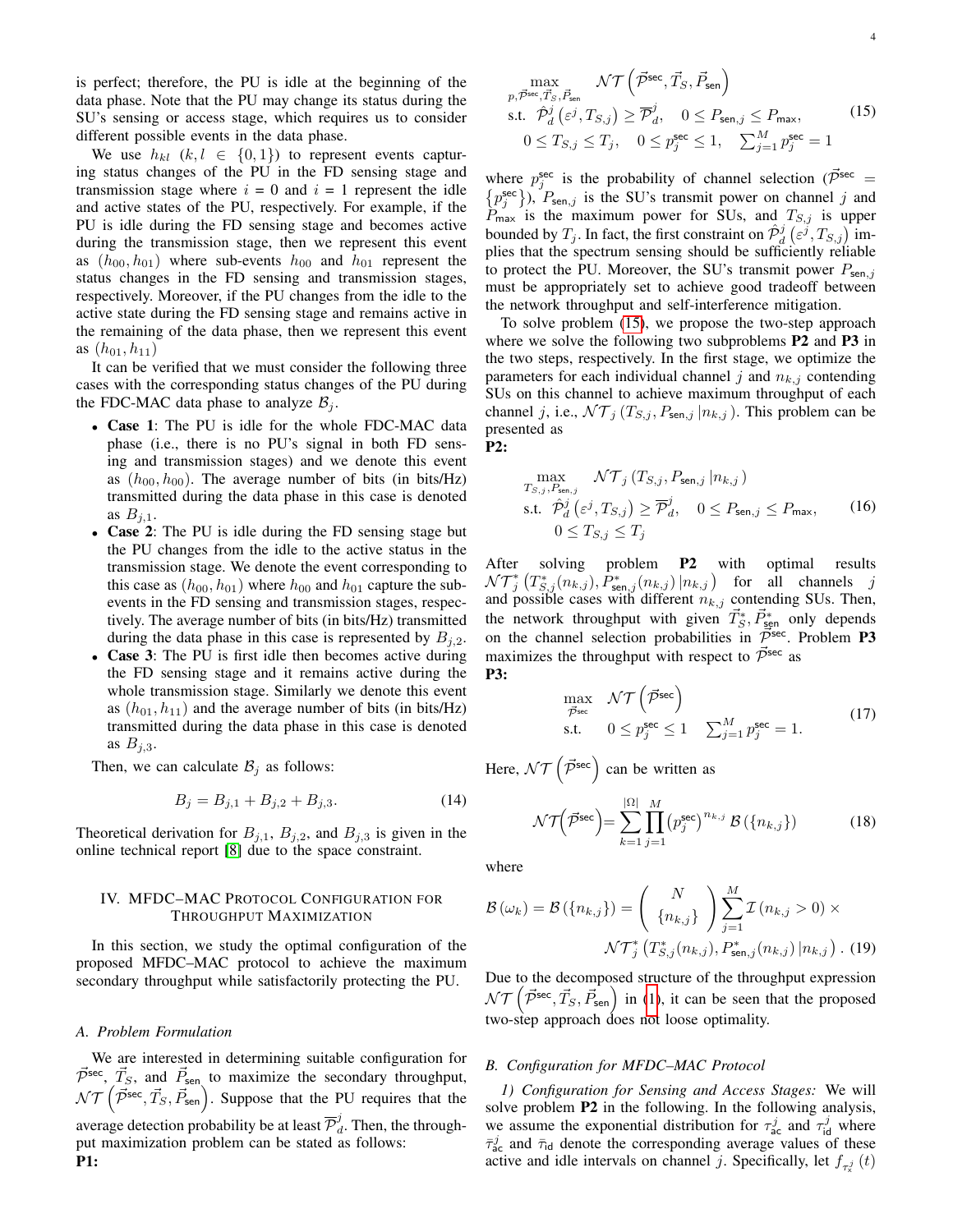denote the pdf of  $\tau_{\mathsf{x}}^j$  (x represents ac or id in the pdf of  $\tau_{\mathsf{ac}}^j$ or  $\tau_{\text{id}}^j$ , respectively) then

<span id="page-4-0"></span>
$$
f_{\tau_{\mathsf{x}}^{j}}\left(t\right) = \frac{1}{\bar{\tau}_{\mathsf{x}}^{j}} \exp\left(-\frac{t}{\bar{\tau}_{\mathsf{x}}^{j}}\right). \tag{20}
$$

We assume a homogeneous case with same frame length  $T_i$ . We are interested in determining suitable configuration for  $T_{S,j}$ , and  $P_{\text{sen},j}$  to maximize the secondary throughput,  $\mathcal{NT}_j(T_{S,j}, P_{\mathsf{sen},j} | n_{k,j}).$  To gain insights into the parameter configuration of the MFDC–MAC protocol, we first study the optimization with respect to the sensing time  $T_{S,j}$  for a given  $P_{\mathsf{sen},j}$ .

For a fixed  $T_{S,j}$ , we would need to set the sensing detection threshold  $\varepsilon^j$  so that the detection probability constraint is met with equality, i.e.,  $\hat{\mathcal{P}}_d^j\left(\varepsilon^j, T_{S,j}\right) = \overline{\mathcal{P}}_d^j$  $d_d$  as in [\[3\]](#page-6-2), [\[4\]](#page-6-3). Since the detection probability is smaller in Case 3 (i.e., the PU changes from the idle to active status during the FD sensing stage of duration  $T_{S,i}$ ) compared to that in **Case 1** and **Case 2** (i.e., the PU remains idle during the FD sensing stage) considered in the previous section, we only need to consider Case 3 to maintain the detection probability constraint. The average probability of detection for the FD sensing in Case 3 can be expressed as

$$
\hat{\mathcal{P}}_d^j = \int_0^{T_{S,j}} \mathcal{P}_d^{j,01}(t) f_{\tau_{\text{id}}^j}(t \, | 0 \le t \le T_{S,j}) \, dt,\tag{21}
$$

where  $t$  denotes the duration from the beginning of the FD sensing stage to the instant when the PU changes to the active state, and  $\tilde{f}_{\tau_{\text{rel}}^j}(t|\mathcal{A})$  is the pdf of  $\tau_{\text{id}}^j$  conditioned on event  $\mathcal{A}$ capturing the condition  $0 \le t \le T_{S,j}$ , which is given as

$$
f_{\tau_{\text{id}}^{j}}\left(t\left|\mathcal{A}\right.\right) = \frac{f_{\tau_{\text{id}}^{j}}\left(t\right)}{\Pr\left\{\mathcal{A}\right\}} = \frac{\frac{1}{\bar{\tau}_{\text{id}}^{j}}\exp\left(-\frac{t}{\bar{\tau}_{\text{id}}^{j}}\right)}{1 - \exp\left(-\frac{T_{S,j}}{\bar{\tau}_{\text{id}}^{j}}\right)}.\tag{22}
$$

Note that  $\mathcal{P}_d^{j,01}(t)$  is derived in [A](#page-6-9)ppendix A and  $f_{\tau_{id}^j}(t)$  is given in [\(20\)](#page-4-0).

We consider the following single-variable optimization problem for a given  $P_{\text{sen},j}$ :

$$
\max_{0 < T_{S,j} \le T} \quad \mathcal{NT}_j(T_{S,j}, P_{\mathsf{sen},j} \, | n_{k,j}) \,. \tag{23}
$$

We characterize the properties of function  $\mathcal{NT}_j(T_{S,j}, P_{\mathsf{sen},j} | n_{k,j})$  with respect to  $T_{S,j}$  for given  $P_{\text{sen},j}$  in Proposition 1 in technical report [\[8\]](#page-6-8), whose details are omitted due to the space constraint. In fact, we prove that there exists the optimal solution for  $(T^*_{S,j}, P^*_{\text{sen},j})$  to maximize the throughput  $\mathcal{NT}_j(T_{S,j}, P_{\mathsf{sen},j} | n_{k,j})$ . Therefore, we can determine the optimal values  $(T_{S,j}, P_{\text{sen},j})$  by using bi-section search of  $P_{\text{sen},j}$  for given corresponding optimal  $T_{S,j}$  on each channel with the corresponding number of contending SUs.

*2) Configuration for Channel Selection Probabilities:* We now solve problem **P3** by employing the polynomial optimization technique (for details of this technique, please see [\[10\]](#page-6-10)). Let us define the variables  $\vec{X}$  =  $\{X_1, \ldots, X_M, X_{M+1}, \ldots, X_{M+|\Omega|}\}\$ as follows:

$$
X_i = \begin{cases} p_i^{\text{sec}} & \text{if } 1 \le i \le M \\ \prod_{j=1}^M (p_j^{\text{sec}})^{n_{k,j}} & \text{if } 1 \le k = i - M \le |\Omega| \end{cases}
$$
 (24)

Then, problem **P3** can be transformed into the linear program P4:



Fig. 2. Throughput versus SU transmit power  $P_{\text{sen}}$  and sensing time  $T_S$  for  $p = 0.0022$ ,  $N = 50$ ,  $\xi = 0.95$ ,  $\zeta = 0.2$  and  $P_{\text{dat}} = 15$  dB.

<span id="page-4-1"></span>
$$
\max_{\vec{X}} \quad \mathcal{NT}\left(\vec{X}\right) = \sum_{k=1}^{|\Omega|} X_{M+k} \mathcal{B}\left(\omega_k\right)
$$
\n
$$
\text{s.t.} \quad 0 \le X_i \le 1, i \in \{1, \dots, M + |\Omega|\} \tag{25}
$$
\n
$$
\sum_{i=1}^{M} X_i = 1
$$

where  $\mathcal{B}(\omega_k)$  is the constant, which is given in [\(19\)](#page-3-1). Recall that  $\mathcal{B}(\omega_k)$  can be determined from the optimal solution of Problem P2 in step 1. To solve problem P4 in step 2, standard methods in [\[10\]](#page-6-10) such as cutting-plane method, branch and bound, branch and cut, branch and price can be employed. We use the branch and bound method [\[11\]](#page-6-11) to solve this problem.

## V. NUMERICAL RESULTS

To obtain numerical results, we take key parameters for the MAC protocol from Table II in [\[4\]](#page-6-3). All other parameters are chosen as follows unless stated otherwise: mini-slot is  $\sigma = 20\mu s$ ; sampling frequency for sensing is  $f_s = 6$ MHz; bandwidth of PU's QPSK signal is 6MHz;  $\mathcal{P}_d = 0.8$ ; the SNR of PU signals at SUs  $\gamma_P = \frac{P_p}{N_0}$  $\frac{P_p}{N_0} = -20$ dB; varying selfinterference parameters  $\zeta$  and  $\xi$ . Without loss of generality, the noise power is normalized to one; hence, the SU transmit power,  $P_{\text{sen}}$  becomes  $P_{\text{sen}} = SNR_s$ ; and  $P_{\text{max}} = 15dB$ . For one specific channel, we investigate the effect of selfinterference on the throughput performance and the singlechannel throughput performance versus SU transmit power  $P_{\text{sen}}$  and sensing time  $T_S$  for different cases with varying self-interference parameters. Detailed results are shown in the online technical report [\[8\]](#page-6-8) due to the space constraint.

We now investigate the multichannel scenario where we consider a network consisting of  $N = 50$  SUs and 3 channels with following parameter settings:  $\bar{\tau}^1_{\text{id}} = \bar{\tau}^2_{\text{id}} = \bar{\tau}^3_{\text{id}} = 1000 \text{ ms}$ ,  $\{\bar{\tau}_{ac}^1, \bar{\tau}_{ac}^2, \bar{\tau}_{ac}^3\} = 50, 250, 50$  ms. Moreover, we set  $p = 0.0022$ and  $P_{\text{dat}} = 15$  dB. Fig. [2](#page-4-1) illustrates the throughput performance versus SU transmit power  $P_{\text{sen},1}$  and sensing time  $T_{S,1}$ for channel 1 for the case with  $\xi = 0.95$  and  $\zeta = 0.2$ . The optimal configuration of SU transmit power  $P_{\text{sen},1}^{*} = 5.689$ dB and sensing time  $T_{S,1}^* = 3$  ms is shown to achieve the maximum throughput  $\mathcal{NT}\left(T^*_{S,1}, P^*_{\mathsf{sen},1}\right) = 8.5723$ , which is again indicated by a star symbol.

To investigate the impacts of channel selection probabilities, we also consider the above network with following parameter settings:  $\bar{\tau}_{id}^1 = \bar{\tau}_{id}^2 = \bar{\tau}_{id}^3 = 1000 \text{ ms}, \{\bar{\tau}_{ac}^1, \bar{\tau}_{ac}^2, \bar{\tau}_{ac}^3\} =$  ${50, 250, 50}$  ms,  $\xi = 0.95$ ,  $\zeta = 0.2$  and  $P_{\text{dat}} = 15$  dB. Fig. [3](#page-5-0) demonstrates the throughput performance versus channel selection probabilities for channels 1 and 2 ( $\{p_1^{\text{sec}}, p_2^{\text{sec}}\}$ ). The optimal configuration of channel selection probabilities is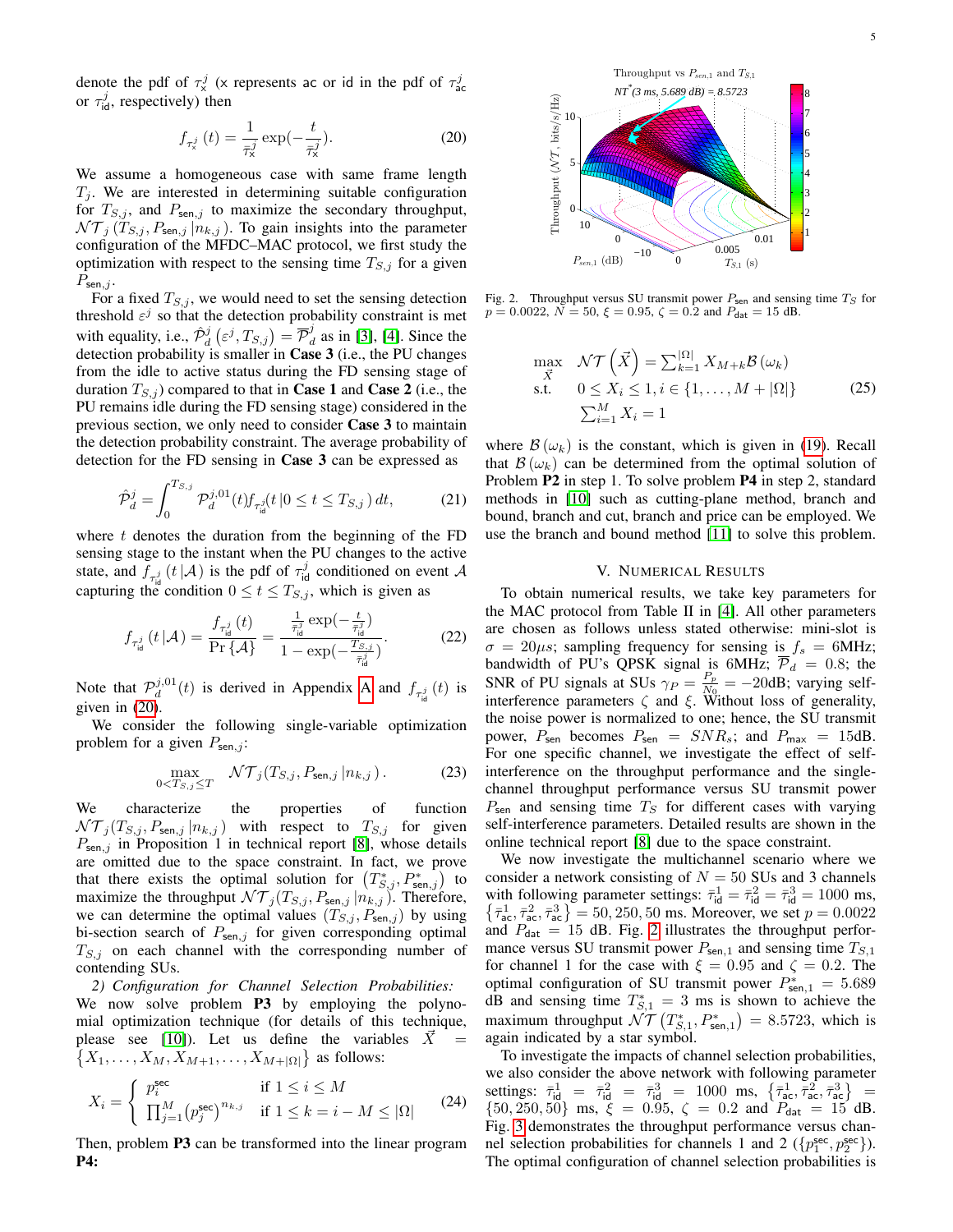

Fig. 3. Throughput versus SU transmit power  $p_1^{\text{sec}}$  and  $p_2^{\text{sec}}$  for  $N = 50$ ,  $\xi = 0.95$ ,  $\zeta = 0.2$  and  $P_{\text{dat}} = 15$  dB.



Fig. 4. Throughput versus SU transmit power  $p_1^{\text{sec}}$  and  $p_2^{\text{sec}}$  for  $N = 50$ ,  $\xi = 0.95$ ,  $\zeta = 0.2$  and  $P_{\text{dat}} = 15$  dB.

 $p_1^{\text{sec,*}} = 0.3571$  and  $p_2^{\text{sec,*}} = 0.2857$ , which is again indicated by a star symbol (i.e., the probability of channel selection for the last channel is  $p_3^{\text{sec},*} = 1 - p_1^{\text{sec},*} - p_2^{\text{sec},*} = 0.3572$ . We can observe that the SUs choose a more busy channel with lower channel selection probability at optimality, which is quite intuitive.

To better observe the relationship of throughput vs channel selection probabilities, we show the throughput performance versus channel selection probabilities for channels 1 and 2  $({p_1^{\text{sec}}}, p_2^{\text{sec}})$  in Fig. [4.](#page-5-1) We set the network parameters as follows:  $\bar{\tau}_{\text{id}}^1 = \bar{\tau}_{\text{id}}^2 = \bar{\tau}_{\text{id}}^3 = 1000 \text{ ms}, \{\bar{\tau}_{\text{ac}}^1, \bar{\tau}_{\text{ac}}^2, \bar{\tau}_{\text{ac}}^3\} =$  ${50, 250, 50}$  ms,  $\xi = 0.95, \zeta = 0.2$ , and  $P_{\text{dat}} = 15$  dB. This figure shows that the throughput curve for each value of  $p_2^{\text{sec}}$  first increases to the maximum value (which is indicated by the asterisk) and then decreases as we increase  $p_1^{\text{sec}}$ .

We now consider the scenario with 20 SUs and 2 channels. We set  $\bar{\tau}_{\text{id}}^2 = 1000 \text{ ms}, \bar{\tau}_{\text{ac}}^1 = \bar{\tau}_{\text{ac}}^2 = 100 \text{ ms}, \text{varying } \bar{\tau}_{\text{id}}^1, \xi = 1,$  $\zeta = 0.3$ , and  $P_{\text{dat}} = 15$  dB. We would like to compare our proposed design with other two schemes (called Algs. 1 and 2) which do not optimize the channel selection probabilities.

**THROUGHPUT VS**  $(\tau^1_{\text{id}}, \tau^2_{\text{id}})$  (MXN=2x20)

<span id="page-5-2"></span>

| ms       |     | 100    | 500    | 1000   |
|----------|-----|--------|--------|--------|
| Alg. 1   |     | 3.7202 | 5.3001 | 5.9873 |
| Alg. $2$ |     | 3.6930 | 5.2752 | 5.9873 |
| Proposed | sec | 0.3218 | 0.4138 | 0.5    |
| Alg.     |     | 4.0893 | 5.5870 | 5.9873 |
|          |     | 9.0260 | 5.1351 |        |
|          |     | 9.6924 | 5.5808 |        |



<span id="page-5-3"></span><span id="page-5-0"></span>Fig. 5. Throughput versus  $\zeta$  for  $M \times N = 3 \times 30$ ,  $\xi = 0.95$ ,  $\bar{\tau}_{\text{id}}^j = 1000$  ms,  $(\bar{\tau}_{\text{ac}}^1, \bar{\tau}_{\text{ac}}^2, \bar{\tau}_{\text{ac}}^3) = (50, 150, 500)$  ms and  $P_{\text{dat}} = 15$  dB.

In Alg. 1, we use equal channel selection probabilities for different channels, i.e.,  $p_1^{\text{sec}} = p_2^{\text{sec}}$ . In Alg. 2, a fixed channel assignment is used, i.e, each channel is assigned to one corresponding set of SUs where each set has the same number of SUs. For the channels with  $\{\bar{\tau}_{\text{id}}^i\} = \{100, 500, 1000\}$  ms, we obtain the corresponding throughput values of  $\{\mathcal{NT}_i\}$  = {0.6992, 2.2815, 2.9937}, respectively. So the total throughput is the sum of two throughput values for the two channels. Note that we also perform optimization of sensing and access parameters for each channel in calculating the throughput of Algs. 1 and 2. The results shown in Table [I](#page-5-2) demonstrate that our proposed algorithm outperforms Algs. 1 and 2. Moreover, the throughput gains between our proposed algorithm and Algs. 1 and 2 (which are  $\Delta \mathcal{NT}_1$  and  $\Delta \mathcal{NT}_2$ , respectively) are about 10%, which is quite significant.

<span id="page-5-1"></span>We now consider the scenario with 30 SUs and 3 channels. We set  $\bar{\tau}_{\text{id}}^3 = 1000 \text{ ms}, \ \bar{\tau}_{\text{ac}}^1 = \bar{\tau}_{\text{ac}}^2 = \bar{\tau}_{\text{ac}}^3 = 50 \text{ ms}, \ \text{varying}$  $\bar{\tau}_{\text{id}}^1$  and  $\bar{\tau}_{\text{id}}^2$ ,  $\xi = 0.95$ ,  $\zeta = 0.4$  and  $P_{\text{dat}} = 15$  dB. We will also compare our proposed design with Algs. 1 and 2. For the channels with  $\{\bar{\tau}_{id}^i\} = \{50, 500, 1000\}$  ms, we obtain the corresponding throughput values of  $\{NT_i\}$  = {0.7952, 2.5471, 3.1707}. Again, the total throughput for Alg. 2 is the sum of throughput values achieved for the three channels. The results summarized in Table [II](#page-6-12) show that our proposed design again outperforms Algs. 1 and 2. Note that for the case of  $\bar{\tau}_{\text{id}}^1 = \bar{\tau}_{\text{id}}^2 = \bar{\tau}_{\text{id}}^3$ , all algorithms achieve the same throughput because all the channels have the same statistics and we do not need to optimize the load balancing.

In Fig. [5,](#page-5-3) we compare our proposed design with Algs. 1 and 2 for varying self-interference parameters. Here, we consider the network of 60 SUs and 3 channels where  $\xi = 0.95$ ,  $\bar{\tau}_{\text{id}}^j$  = 1000 ms,  $(\bar{\tau}_{\text{ac}}^1, \bar{\tau}_{\text{ac}}^2, \bar{\tau}_{\text{ac}}^3)$  =  $(50, 150, 500)$  ms and  $P_{\text{dat}} = 15$  dB. Again, our proposed design leads to higher throughput than those under Algs. 1 and 2. Moreover, the throughput gaps between our design and Algs. 1 and 2 become larger with lower self-interference cancellation quality. These results confirm that optimal configuration of the MAC protocol and load balancing parameters is indeed important to achieve the largest throughput performance.

#### VI. CONCLUSION

In this paper, we have proposed the MFDC–MAC protocol for CRNs, analyzed its throughput performance, and studied its optimal parameter configuration. The design and analysis have taken into account the FD communication capability and